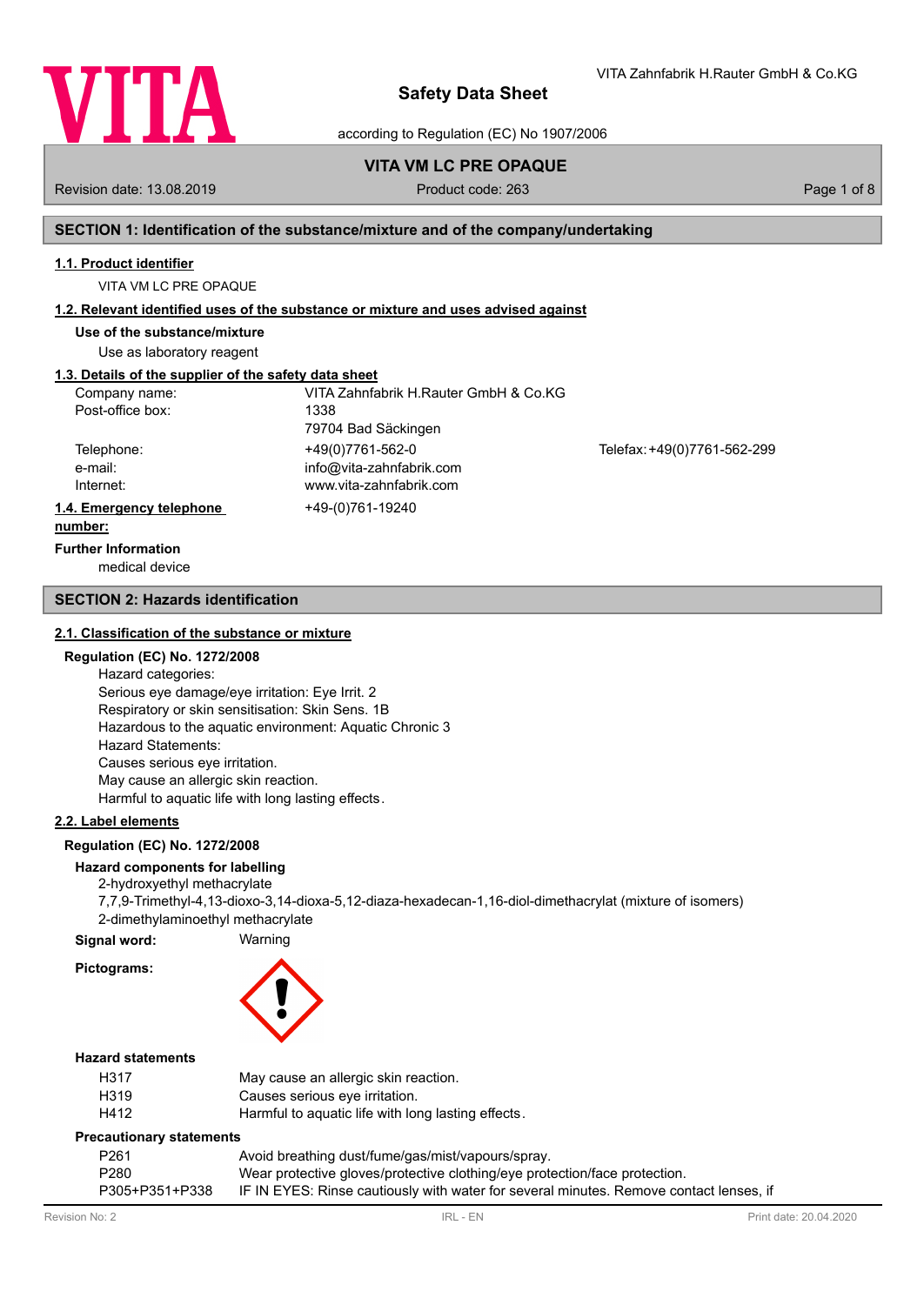

according to Regulation (EC) No 1907/2006

### **VITA VM LC PRE OPAQUE**

Revision date: 13.08.2019 Product code: 263 Page 2 of 8

present and easy to do. Continue rinsing.

### **2.3. Other hazards**

No information available.

### **SECTION 3: Composition/information on ingredients**

### **3.2. Mixtures**

#### **Hazardous components**

| <b>CAS No</b> | Chemical name                                                                                              |                                                                                                 |                  |       |  |
|---------------|------------------------------------------------------------------------------------------------------------|-------------------------------------------------------------------------------------------------|------------------|-------|--|
|               | EC No                                                                                                      | Index No                                                                                        | <b>REACH No</b>  |       |  |
|               | <b>GHS Classification</b>                                                                                  |                                                                                                 |                  |       |  |
| 72869-86-4    | 7,7,9-Trimethyl-4,13-dioxo-3,14-dioxa-5,12-diaza-hexadecan-1,16-diol-dimethacrylat (mixture of<br>isomers) |                                                                                                 |                  |       |  |
|               | 276-957-5                                                                                                  |                                                                                                 | 01-2120751202-68 |       |  |
|               | Skin Sens. 1B, Aguatic Chronic 3; H317 H412                                                                |                                                                                                 |                  |       |  |
| 94108-97-1    | Ditrimethylolpropane Tetraacrylate                                                                         |                                                                                                 |                  |       |  |
|               | 302-434-9                                                                                                  |                                                                                                 | 01-2119977121-41 |       |  |
|               | Eye Irrit. 2, Aquatic Chronic 2; H319 H411                                                                 |                                                                                                 |                  |       |  |
| 2867-47-2     | 2-dimethylaminoethyl methacrylate                                                                          |                                                                                                 |                  | < 1 % |  |
|               | 220-688-8                                                                                                  | 607-132-00-3                                                                                    |                  |       |  |
|               |                                                                                                            | Acute Tox. 4, Acute Tox. 4, Skin Irrit. 2, Eye Irrit. 2, Skin Sens. 1; H312 H302 H315 H319 H317 |                  |       |  |
| 79-41-4       | Methacrylsäure                                                                                             | < 1 %                                                                                           |                  |       |  |
|               | 201-204-4                                                                                                  |                                                                                                 | 01-2119463884-26 |       |  |
|               | Acute Tox. 3, Acute Tox. 4, Acute Tox. 4, Skin Corr. 1A, STOT SE 3; H311 H332 H302 H314 H335               |                                                                                                 |                  |       |  |

Full text of H and EUH statements: see section 16.

#### **SECTION 4: First aid measures**

#### **4.1. Description of first aid measures**

#### **After inhalation**

Provide fresh air. When in doubt or if symptoms are observed, get medical advice.

### **After contact with skin**

After contact with skin, wash immediately with plenty of water and soap. Take off immediately all contaminated clothing and wash it before reuse. Medical treatment necessary. Wash with plenty of water.

#### **After contact with eyes**

After contact with the eyes, rinse with water with the eyelids open for a sufficient length of time, then consult an ophthalmologist immediately.

#### **After ingestion**

Rinse mouth immediately and drink plenty of water.

#### **4.2. Most important symptoms and effects, both acute and delayed**

No information available.

#### **4.3. Indication of any immediate medical attention and special treatment needed**

Treat symptomatically.

### **SECTION 5: Firefighting measures**

### **5.1. Extinguishing media**

### **Suitable extinguishing media**

Co-ordinate fire-fighting measures to the fire surroundings.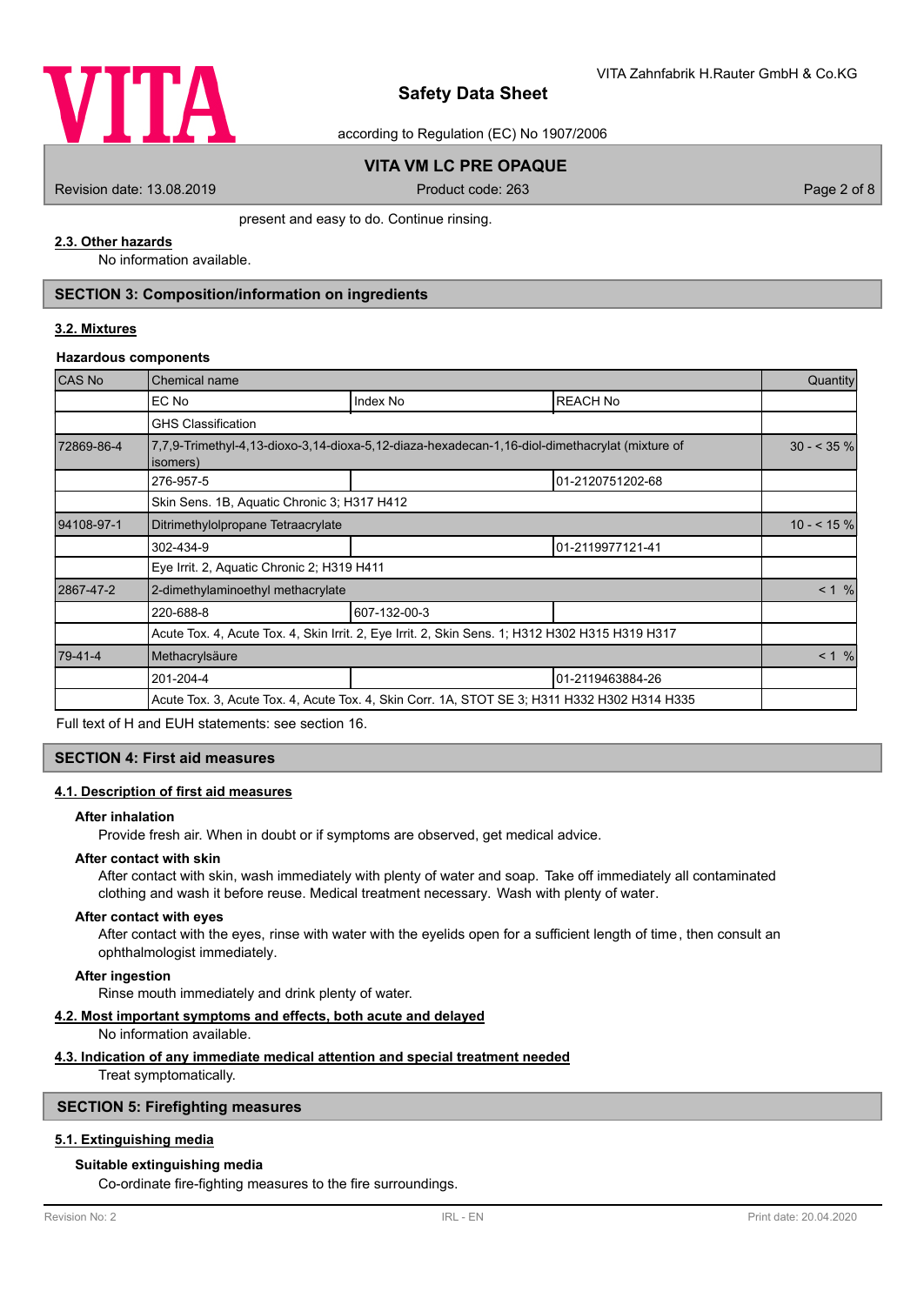

according to Regulation (EC) No 1907/2006

**VITA VM LC PRE OPAQUE**

Revision date: 13.08.2019 <br>
Product code: 263 Page 3 of 8

### **5.2. Special hazards arising from the substance or mixture**

Non-flammable.

### **5.3. Advice for firefighters**

Wear a self-contained breathing apparatus and chemical protective clothing. Full protection suit.

### **Additional information**

Suppress gases/vapours/mists with water spray jet. Collect contaminated fire extinguishing water separately. Do not allow entering drains or surface water.

#### **SECTION 6: Accidental release measures**

#### **6.1. Personal precautions, protective equipment and emergency procedures**

Provide adequate ventilation. Do not breathe gas/fumes/vapour/spray. Avoid contact with skin, eyes and clothes. Use personal protection equipment.

#### **6.2. Environmental precautions**

Do not allow to enter into surface water or drains.

#### **6.3. Methods and material for containment and cleaning up**

Take up mechanically. Treat the recovered material as prescribed in the section on waste disposal.

#### **6.4. Reference to other sections**

Safe handling: see section 7 Personal protection equipment: see section 8 Disposal: see section 13

### **SECTION 7: Handling and storage**

### **7.1. Precautions for safe handling**

#### **Advice on safe handling**

No special measures are necessary.

No special fire protection measures are necessary. **Advice on protection against fire and explosion**

#### **7.2. Conditions for safe storage, including any incompatibilities**

### **Requirements for storage rooms and vessels**

Keep container tightly closed.

### **Hints on joint storage**

No special measures are necessary.

### **7.3. Specific end use(s)**

Use as laboratory reagent

### **SECTION 8: Exposure controls/personal protection**

#### **8.1. Control parameters**

#### **Occupational exposure limits**

| <b>ICAS No</b> | Substance        | ppm             | mg/m <sup>3</sup> | fib/cm <sup>3</sup> | Category      | Origin |
|----------------|------------------|-----------------|-------------------|---------------------|---------------|--------|
| 79-41-4        | Methacrylic acid | 20 <sub>l</sub> | 70                |                     | TWA (8 h)     |        |
|                |                  | 40              | 140 <b>I</b>      |                     | STEL (15 min) |        |

#### **8.2. Exposure controls**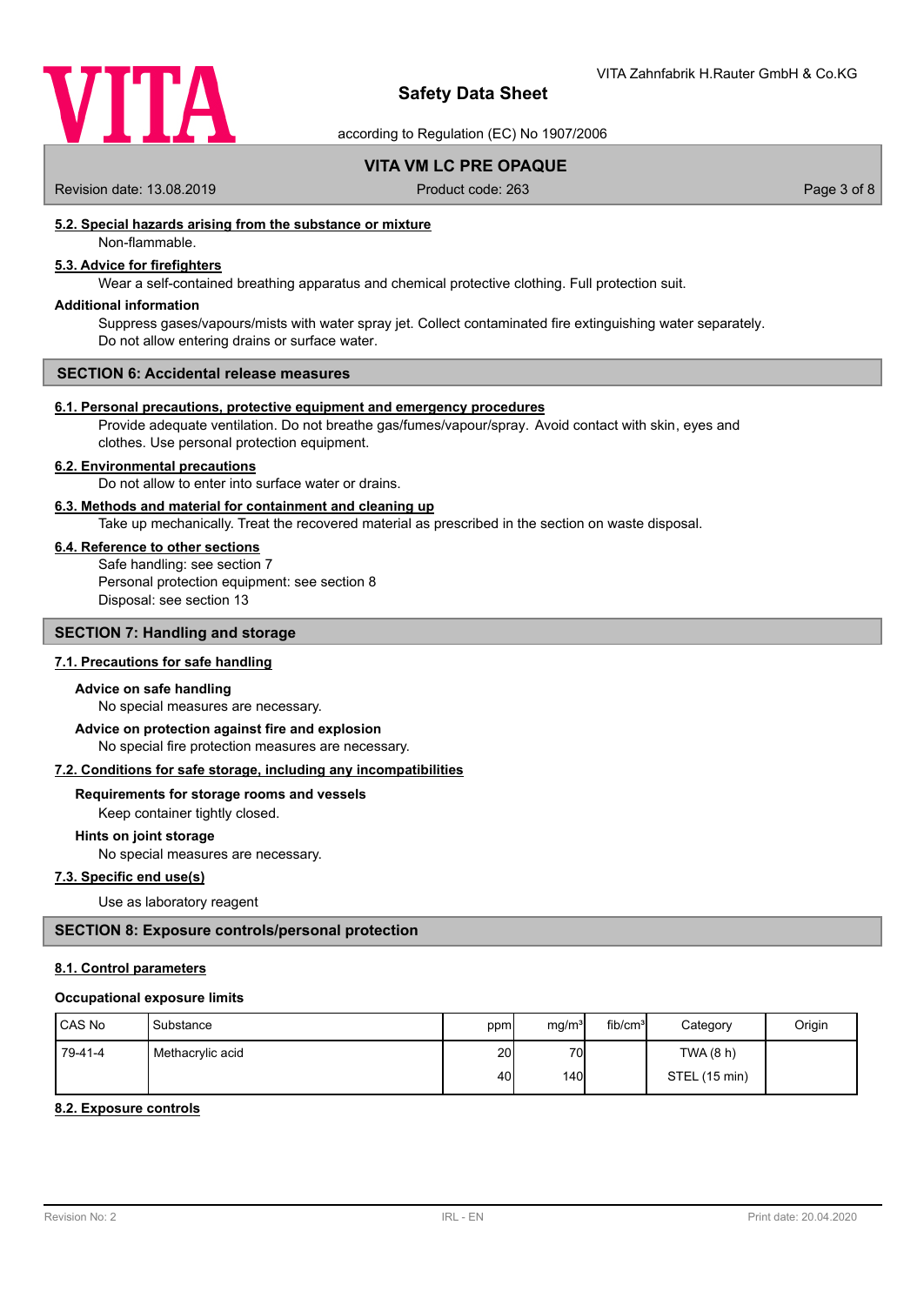

according to Regulation (EC) No 1907/2006

### **VITA VM LC PRE OPAQUE**

Revision date: 13.08.2019 Product code: 263 Page 4 of 8



### **Protective and hygiene measures**

Remove contaminated, saturated clothing immediately. Draw up and observe skin protection programme. Wash hands and face before breaks and after work and take a shower if necessary . When using do not eat, drink, smoke, sniff.

### **Eye/face protection**

Suitable eye protection: goggles.

### **Hand protection**

When handling with chemical substances, protective gloves must be worn with the CE-label including the four control digits. The quality of the protective gloves resistant to chemicals must be chosen as a function of the specific working place concentration and quantity of hazardous substances. For special purposes, it is recommended to check the resistance to chemicals of the protective gloves mentioned above together with the supplier of these gloves. Recommended glove articles KCL Dermatril P Breakthrough time (maximum wearing time) 30 min NBR (Nitrile rubber)

### **Skin protection**

Use of protective clothing.

## **Respiratory protection**

Provide adequate ventilation as well as local exhaustion at critical locations. Technical ventilation of workplace

### **SECTION 9: Physical and chemical properties**

### **9.1. Information on basic physical and chemical properties**

| Physical state:<br>Colour:                                    |                |
|---------------------------------------------------------------|----------------|
| pH-Value:                                                     | not determined |
| Changes in the physical state                                 |                |
| Melting point:                                                | not determined |
| Initial boiling point and boiling range:                      | ?              |
| Flash point:                                                  | 151 °C         |
| Flammability                                                  |                |
| Solid:                                                        | not determined |
| Gas:                                                          | not applicable |
| <b>Explosive properties</b><br>The product is not: Explosive. |                |
| Lower explosion limits:                                       | not determined |
| Upper explosion limits:                                       | not determined |
| <b>Auto-ignition temperature</b>                              |                |
| Solid:                                                        | not determined |
| Gas:                                                          | not applicable |
| Decomposition temperature:                                    | not determined |
| <b>Oxidizing properties</b><br>Not oxidising.                 |                |
| Vapour pressure:<br>(at 50 $^{\circ}$ C)                      | <=1100 hPa     |
| Density:                                                      | not determined |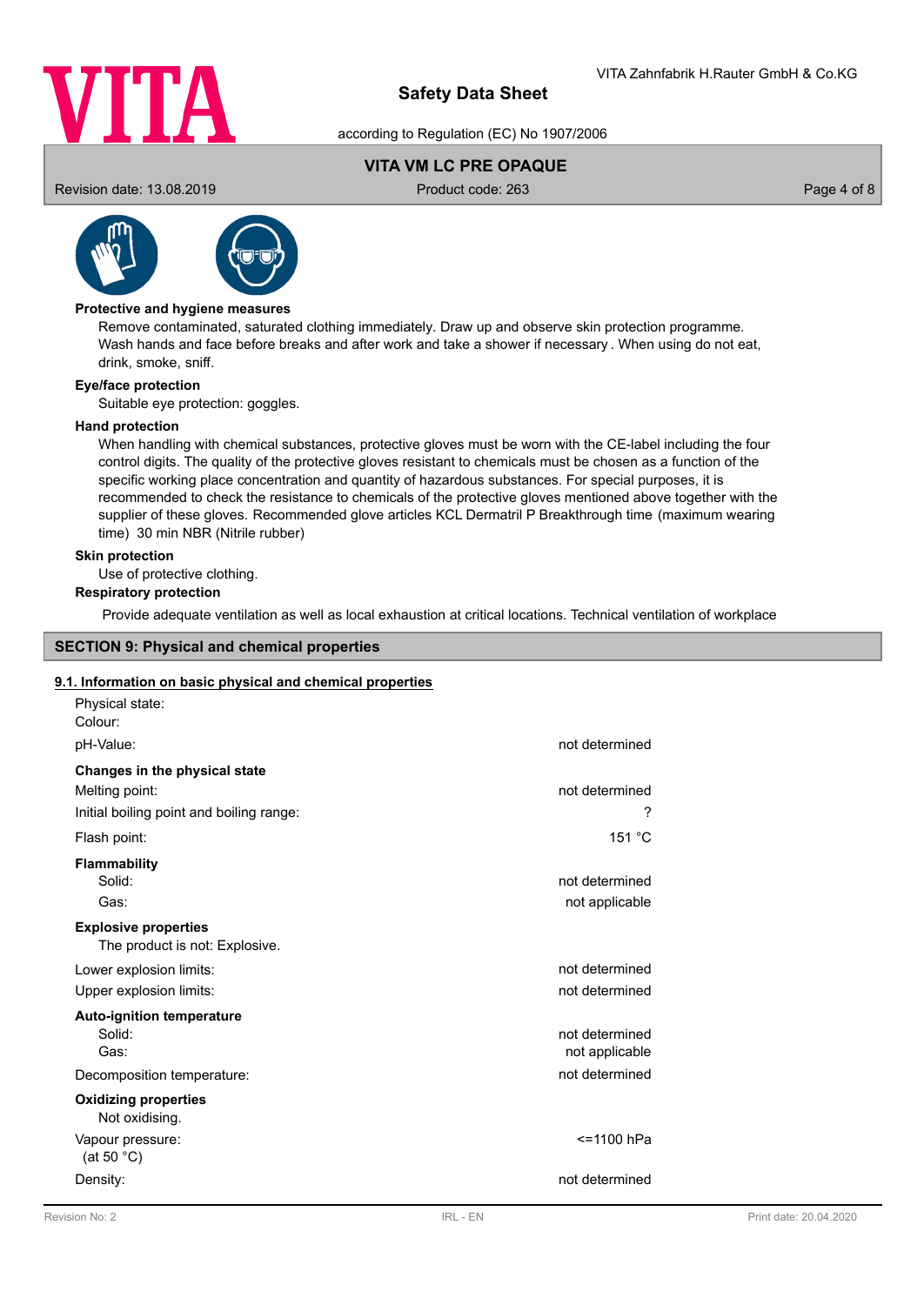

### according to Regulation (EC) No 1907/2006

| <b>VITA VM LC PRE OPAQUE</b>                   |                   |             |
|------------------------------------------------|-------------------|-------------|
| Revision date: 13.08.2019                      | Product code: 263 | Page 5 of 8 |
| Water solubility:                              | No                |             |
| Solubility in other solvents<br>not determined |                   |             |
| Partition coefficient:                         | not determined    |             |
| Vapour density:                                | not determined    |             |
| Evaporation rate:                              | not determined    |             |
| 9.2. Other information                         |                   |             |
| Solid content:                                 | 49,7 %            |             |

### **SECTION 10: Stability and reactivity**

### **10.1. Reactivity**

No hazardous reaction when handled and stored according to provisions.

#### **10.2. Chemical stability**

The product is stable under storage at normal ambient temperatures.

### **10.3. Possibility of hazardous reactions**

No known hazardous reactions.

#### **10.4. Conditions to avoid**

none

#### **10.5. Incompatible materials**

No information available.

### **10.6. Hazardous decomposition products**

No known hazardous decomposition products.

### **SECTION 11: Toxicological information**

### **11.1. Information on toxicological effects**

#### **Acute toxicity**

Based on available data, the classification criteria are not met.

| CAS No    | Chemical name                     |                     |            |         |        |        |
|-----------|-----------------------------------|---------------------|------------|---------|--------|--------|
|           | Exposure route                    | Dose                |            | Species | Source | Method |
| 2867-47-2 | 2-dimethylaminoethyl methacrylate |                     |            |         |        |        |
|           | oral                              | <b>ATE</b><br>mg/kg | 500        |         |        |        |
|           | dermal                            | <b>ATE</b><br>mg/kg | 1100       |         |        |        |
| $79-41-4$ | Methacrylsäure                    |                     |            |         |        |        |
|           | oral                              | <b>ATE</b><br>mg/kg | 500        |         |        |        |
|           | dermal                            | <b>ATE</b><br>mg/kg | 300        |         |        |        |
|           | inhalation vapour                 | <b>ATE</b>          | $11$ mg/l  |         |        |        |
|           | inhalation aerosol                | <b>ATE</b>          | $1,5$ mg/l |         |        |        |

#### **Irritation and corrosivity**

Causes serious eye irritation.

Skin corrosion/irritation: Based on available data, the classification criteria are not met.

#### **Sensitising effects**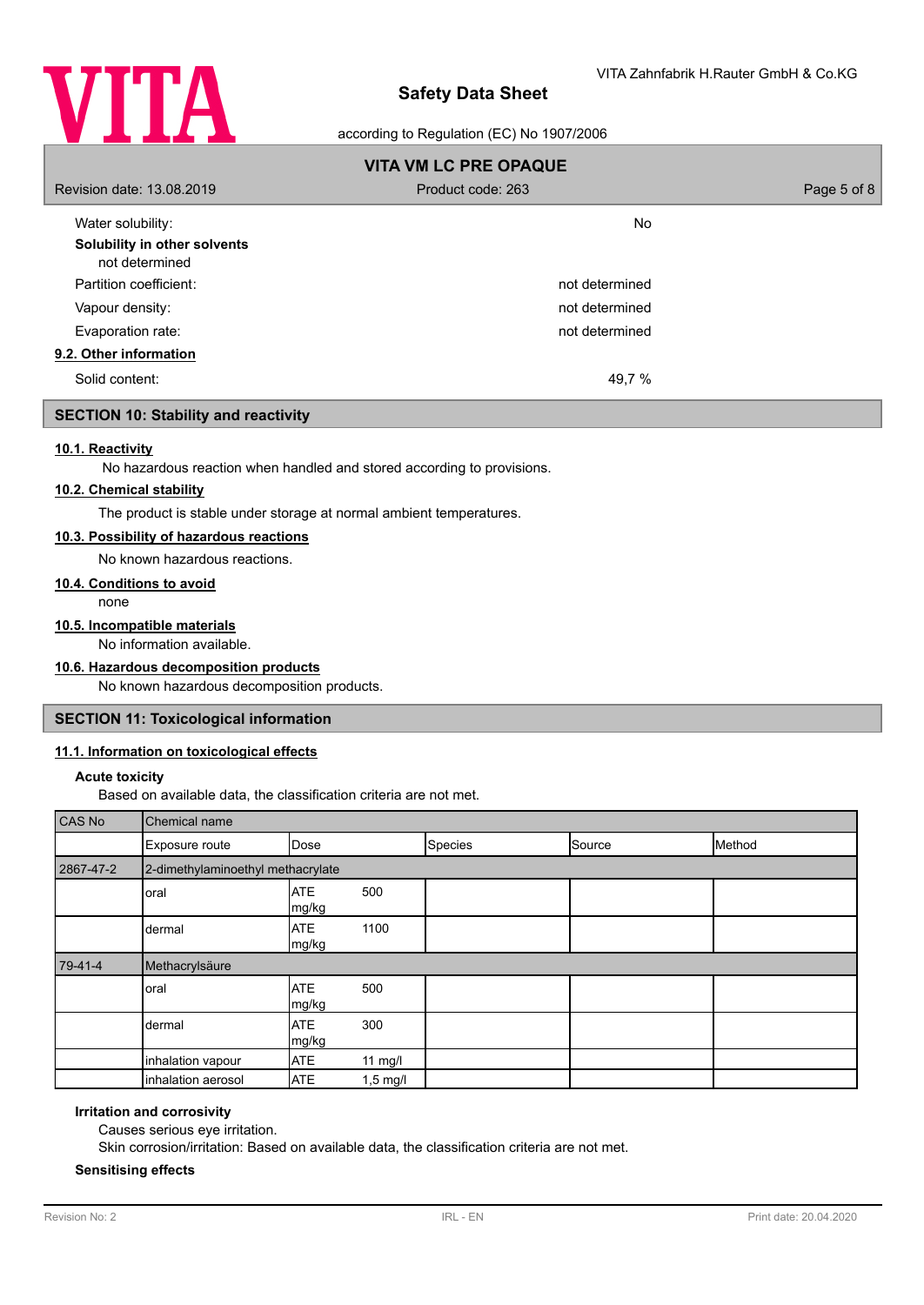

according to Regulation (EC) No 1907/2006

### **VITA VM LC PRE OPAQUE**

Revision date: 13.08.2019 Product code: 263 Page 6 of 8

#### May cause an allergic skin reaction.

(7,7,9-Trimethyl-4,13-dioxo-3,14-dioxa-5,12-diaza-hexadecan-1,16-diol-dimethacrylat (mixture of isomers); 2-dimethylaminoethyl methacrylate)

### **Carcinogenic/mutagenic/toxic effects for reproduction**

Based on available data, the classification criteria are not met.

#### **STOT-single exposure**

Based on available data, the classification criteria are not met.

#### **STOT-repeated exposure**

Based on available data, the classification criteria are not met.

#### **Aspiration hazard**

Based on available data, the classification criteria are not met.

#### **Additional information on tests**

The mixture is classified as hazardous according to regulation (EC) No 1272/2008 [CLP].

### **SECTION 12: Ecological information**

#### **12.1. Toxicity**

Harmful to aquatic life with long lasting effects.

### **12.2. Persistence and degradability**

The product has not been tested.

### **12.3. Bioaccumulative potential**

The product has not been tested.

#### **12.4. Mobility in soil**

The product has not been tested.

### **12.5. Results of PBT and vPvB assessment**

The product has not been tested.

### **12.6. Other adverse effects**

No information available.

### **Further information**

Do not allow to enter into surface water or drains. Do not allow to enter into soil/subsoil.

### **SECTION 13: Disposal considerations**

### **13.1. Waste treatment methods**

#### **Disposal recommendations**

Do not allow to enter into surface water or drains. Do not allow to enter into soil/subsoil. Dispose of waste according to applicable legislation.

#### **Contaminated packaging**

Handle contaminated packages in the same way as the substance itself. Waste codes/waste designations according to EWC/AVV

#### **SECTION 14: Transport information**

| Land transport (ADR/RID)          |                                                          |
|-----------------------------------|----------------------------------------------------------|
| <b>14.1. UN number:</b>           | No dangerous good in sense of this transport regulation. |
| 14.2. UN proper shipping name:    | No dangerous good in sense of this transport regulation. |
| 14.3. Transport hazard class(es): | No dangerous good in sense of this transport regulation. |
| 14.4. Packing group:              | No dangerous good in sense of this transport regulation. |
| Inland waterways transport (ADN)  |                                                          |
| <b>14.1. UN number:</b>           | No dangerous good in sense of this transport regulation. |
| 14.2. UN proper shipping name:    | No dangerous good in sense of this transport regulation. |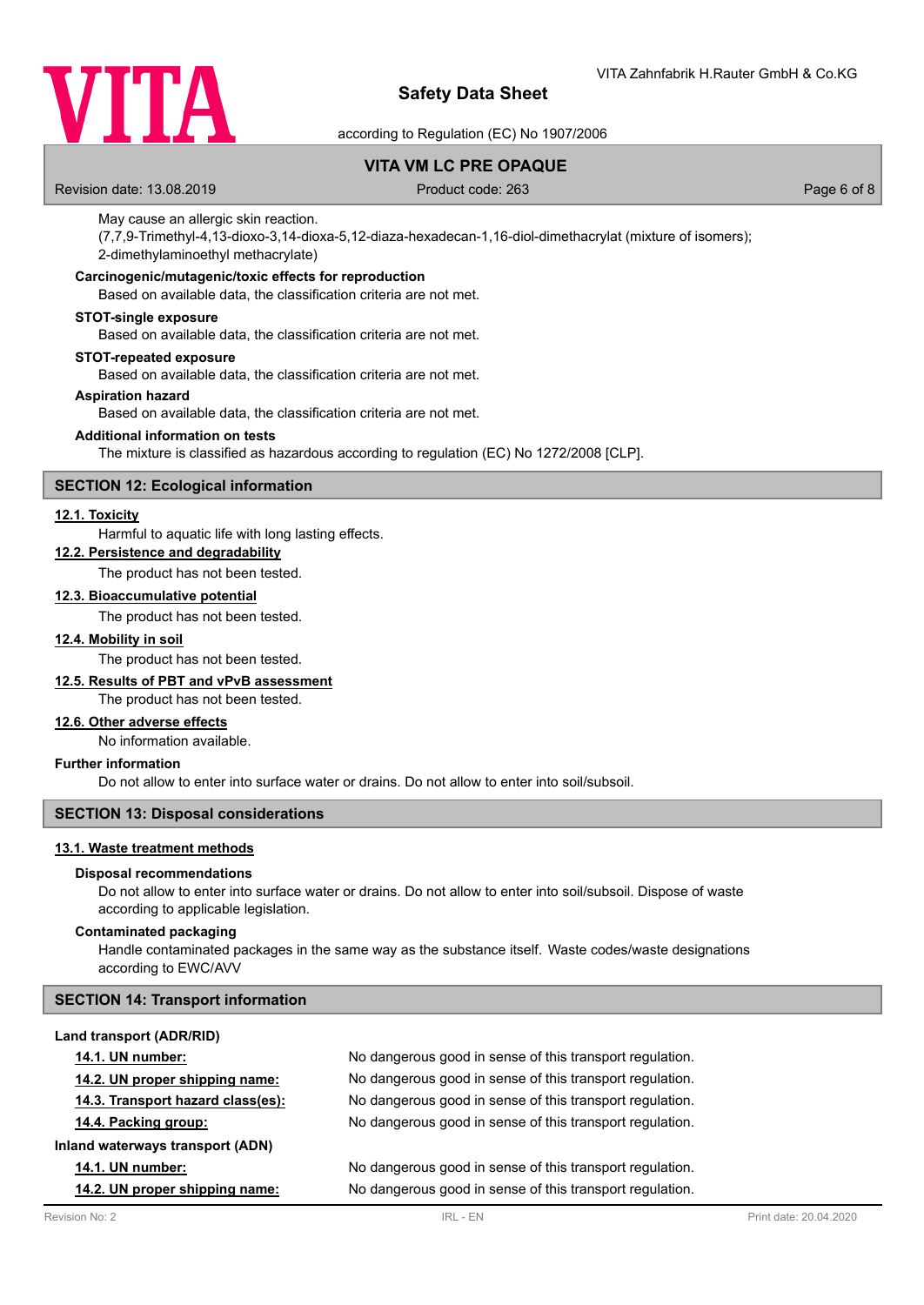

according to Regulation (EC) No 1907/2006

|                                                                          | <b>VITA VM LC PRE OPAQUE</b>                                                                                          |             |
|--------------------------------------------------------------------------|-----------------------------------------------------------------------------------------------------------------------|-------------|
| Revision date: 13.08.2019                                                | Product code: 263                                                                                                     | Page 7 of 8 |
| <u>14.3. Transport hazard class(es):</u>                                 | No dangerous good in sense of this transport regulation.                                                              |             |
| 14.4. Packing group:                                                     | No dangerous good in sense of this transport regulation.                                                              |             |
| <b>Marine transport (IMDG)</b>                                           |                                                                                                                       |             |
| 14.1. UN number:                                                         | No dangerous good in sense of this transport regulation.                                                              |             |
| <u>14.2. UN proper shipping name:</u>                                    | No dangerous good in sense of this transport regulation.                                                              |             |
| 14.3. Transport hazard class(es):                                        | No dangerous good in sense of this transport regulation.                                                              |             |
| 14.4. Packing group:                                                     | No dangerous good in sense of this transport regulation.                                                              |             |
| Air transport (ICAO-TI/IATA-DGR)                                         |                                                                                                                       |             |
| 14.1. UN number:                                                         | No dangerous good in sense of this transport regulation.                                                              |             |
| 14.2. UN proper shipping name:                                           | No dangerous good in sense of this transport regulation.                                                              |             |
| 14.3. Transport hazard class(es):                                        | No dangerous good in sense of this transport regulation.                                                              |             |
| 14.4. Packing group:                                                     | No dangerous good in sense of this transport regulation.                                                              |             |
| <b>14.5. Environmental hazards</b>                                       |                                                                                                                       |             |
| ENVIRONMENTALLY HAZARDOUS:                                               | no                                                                                                                    |             |
| 14.6. Special precautions for user                                       |                                                                                                                       |             |
| No information available.                                                |                                                                                                                       |             |
| 14.7. Transport in bulk according to Annex II of Marpol and the IBC Code |                                                                                                                       |             |
| not applicable                                                           |                                                                                                                       |             |
| <b>SECTION 15: Regulatory information</b>                                |                                                                                                                       |             |
|                                                                          | 15.1. Safety, health and environmental regulations/legislation specific for the substance or mixture                  |             |
| EU regulatory information                                                |                                                                                                                       |             |
| 2010/75/EU (VOC):                                                        | 0,172%                                                                                                                |             |
| 2004/42/EC (VOC):                                                        | 0.172%                                                                                                                |             |
| Information according to 2012/18/EU<br>(SEVESO III):                     | Not subject to 2012/18/EU (SEVESO III)                                                                                |             |
| National regulatory information                                          |                                                                                                                       |             |
| Employment restrictions:                                                 | Observe restrictions to employment for juveniles according to the 'juvenile<br>work protection guideline' (94/33/EC). |             |
| Water hazard class (D):                                                  | 3 - strongly hazardous to water                                                                                       |             |
| Skin resorption/Sensitization:                                           | Causes allergic hypersensitivity reactions.                                                                           |             |
| 15.2. Chemical safety assessment                                         | Chemical safety assessments for substances in this mixture were not carried out.                                      |             |

# **SECTION 16: Other information**

### **Abbreviations and acronyms**

ADR: Accord européen sur le transport des marchandises dangereuses par Route (European Agreement concerning the International Carriage of Dangerous Goods by Road ) IMDG: International Maritime Code for Dangerous Goods IATA: International Air Transport Association GHS: Globally Harmonized System of Classification and Labelling of Chemicals EINECS: European Inventory of Existing Commercial Chemical Substances ELINCS: European List of Notified Chemical Substances CAS: Chemical Abstracts Service LC50: Lethal concentration, 50% LD50: Lethal dose, 50% CLP: Classification, labelling and Packaging